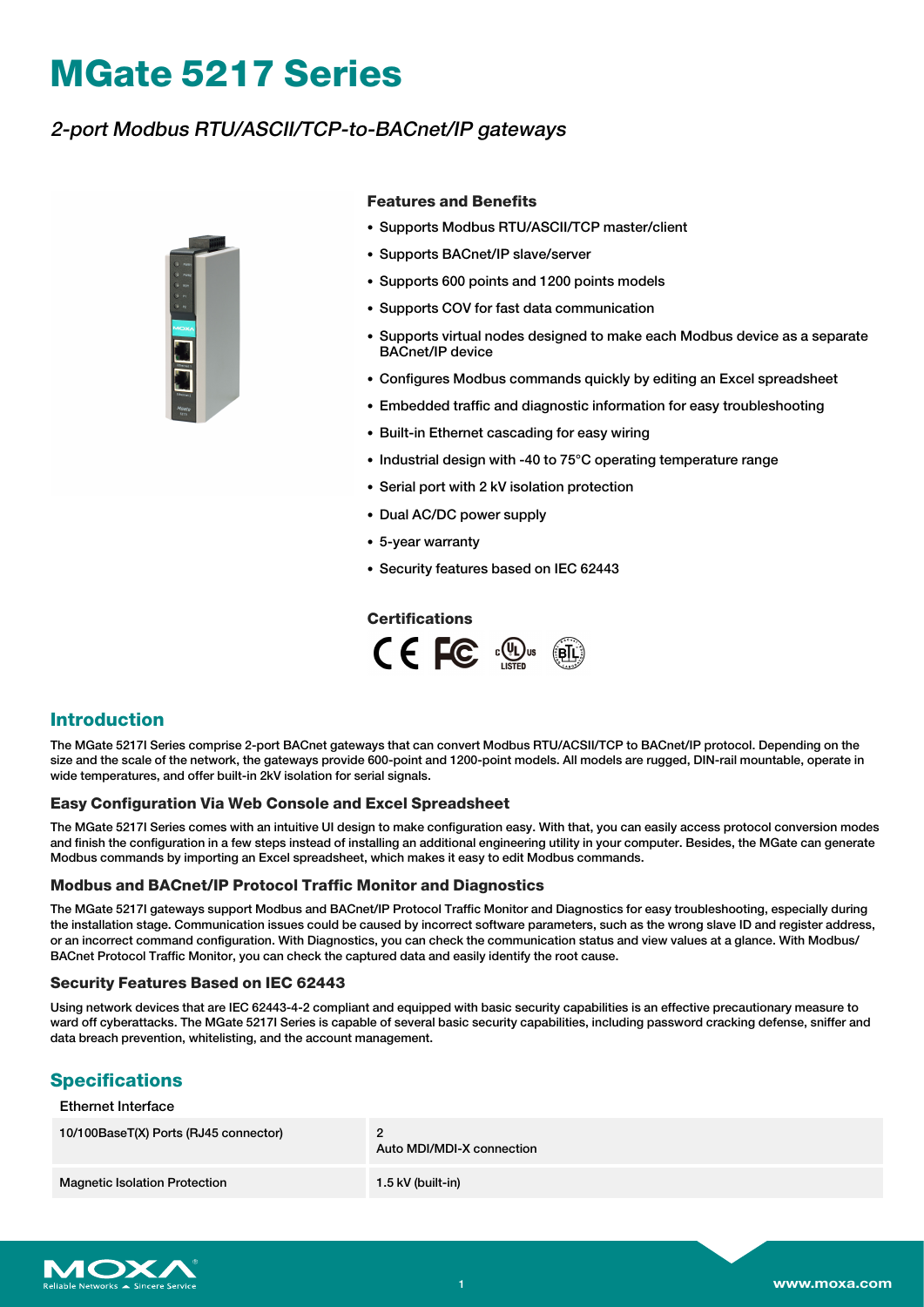| <b>Ethernet Software Features</b>    |                                                                                                        |
|--------------------------------------|--------------------------------------------------------------------------------------------------------|
| <b>Industrial Protocols</b>          | Modbus TCP Client (Master), BACnet/IP Server (Slave)                                                   |
| <b>Configuration Options</b>         | Web Console (HTTP/HTTPS), Device Search Utility (DSU), Telnet Console                                  |
| Management                           | ARP, DHCP Client, DNS, HTTP, HTTPS, SMTP, SNMP Trap, SNMPv1/v2c/v3, TCP/IP,<br>Telnet, UDP, NTP Client |
| <b>MIB</b>                           | RFC1213, RFC1317                                                                                       |
| <b>Time Management</b>               | <b>NTP Client</b>                                                                                      |
| <b>Security Functions</b>            |                                                                                                        |
| Authentication                       | Local database                                                                                         |
| Encryption                           | HTTPS, AES-128, AES-256, SHA-256                                                                       |
| <b>Security Protocols</b>            | SNMP <sub>v3</sub><br>SNMPv2c Trap<br>HTTPS (TLS 1.3)                                                  |
| Serial Interface                     |                                                                                                        |
| No. of Ports                         | $\overline{2}$                                                                                         |
| Connector                            | DB9 male                                                                                               |
| <b>Serial Standards</b>              | RS-232/422/485                                                                                         |
| <b>Baudrate</b>                      | 50 bps to 921.6 kbps                                                                                   |
| Data Bits                            | 7,8                                                                                                    |
| Parity                               | None, Even, Odd, Space, Mark                                                                           |
| <b>Stop Bits</b>                     | 1, 2                                                                                                   |
| <b>Flow Control</b>                  | RTS Toggle (RS-232 only), RTS/CTS, DTR/DSR                                                             |
| <b>RS-485 Data Direction Control</b> | ADDC <sup>®</sup> (automatic data direction control)                                                   |
| Pull High/Low Resistor for RS-485    | 1 kilo-ohm, 150 kilo-ohms                                                                              |
| Terminator for RS-485                | 120 ohms                                                                                               |
| Isolation                            | 2 kV (built-in)                                                                                        |
| <b>Serial Signals</b>                |                                                                                                        |
| <b>RS-232</b>                        | TxD, RxD, RTS, CTS, DTR, DSR, DCD, GND                                                                 |
| <b>RS-422</b>                        | Tx+, Tx-, Rx+, Rx-, GND                                                                                |
| RS-485-2w                            | Data+, Data-, GND                                                                                      |
| RS-485-4w                            | Tx+, Tx-, Rx+, Rx-, GND                                                                                |
| <b>Serial Software Features</b>      |                                                                                                        |
| <b>Industrial Protocols</b>          | <b>Modbus RTU/ASCII Master</b>                                                                         |

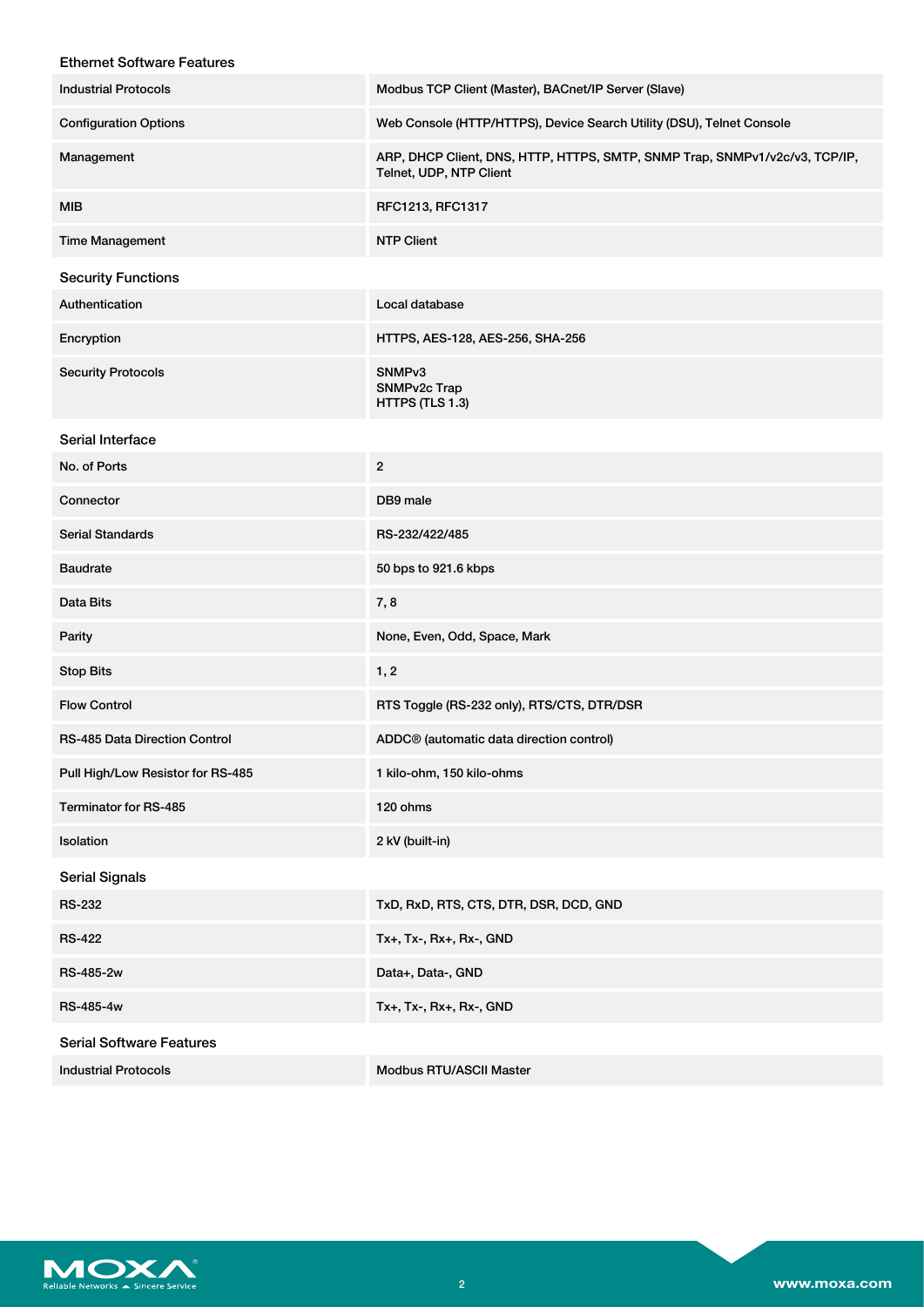| <b>MOGDUS RTU/ASCII</b>                |                                                                                                                                                                                                                                                            |
|----------------------------------------|------------------------------------------------------------------------------------------------------------------------------------------------------------------------------------------------------------------------------------------------------------|
| Mode                                   | <b>Master</b>                                                                                                                                                                                                                                              |
| <b>Functions Supported</b>             | 1, 2, 3, 4, 5, 6, 16                                                                                                                                                                                                                                       |
| Max. No. of Commands                   | MGate 5217I-600-T: 600<br>MGate 5217I-1200-T: 1200                                                                                                                                                                                                         |
| <b>Modbus TCP</b>                      |                                                                                                                                                                                                                                                            |
| Mode                                   | Client (Master)                                                                                                                                                                                                                                            |
| <b>Functions Supported</b>             | 1, 2, 3, 4, 5, 6, 16                                                                                                                                                                                                                                       |
| Max. No. of Server Connections         | 32                                                                                                                                                                                                                                                         |
| Max. No. of Commands                   | MGate 5217I-600-T: 600<br>MGate 5217I-1200-T: 1200                                                                                                                                                                                                         |
| <b>BACnet/IP</b>                       |                                                                                                                                                                                                                                                            |
| Mode                                   | Server (Slave)                                                                                                                                                                                                                                             |
| <b>Memory Size</b>                     | MGate 5217I-600-T: 600 points<br>MGate 5217I-1200-T: 1200 points                                                                                                                                                                                           |
| <b>Supported BACnet Object</b>         | <b>Binary Input</b><br><b>Binary Output</b><br><b>Binary Value</b><br>Analog Input<br><b>Analog Output</b><br><b>Analog Value</b><br>Multi-state Input<br><b>Multi-state Output</b><br>Multi-state Value<br><b>Integer Value</b><br>Positive Integer Value |
| <b>Power Parameters</b>                |                                                                                                                                                                                                                                                            |
| Input Voltage                          | 24 VAC, 12 to 48 VDC                                                                                                                                                                                                                                       |
| <b>Input Current</b>                   | 300 mA @ 24 VAC<br>510 mA @ 12 VDC                                                                                                                                                                                                                         |
| <b>Power Connector</b>                 | Screw-fastened Euroblock terminal                                                                                                                                                                                                                          |
| Relays                                 |                                                                                                                                                                                                                                                            |
| <b>Contact Current Rating</b>          | Resistive load: 1 A @ 30 VDC                                                                                                                                                                                                                               |
| <b>Physical Characteristics</b>        |                                                                                                                                                                                                                                                            |
| Housing                                | <b>Plastic</b>                                                                                                                                                                                                                                             |
| <b>IP Rating</b>                       | <b>IP30</b>                                                                                                                                                                                                                                                |
| Dimensions (without ears)              | 29 x 89.2 x 118.5 mm (1.14 x 3.51 x 4.67 in)                                                                                                                                                                                                               |
| Dimensions (with ears)                 | 29 x 89.2 x 124.5 mm (1.14 x 3.51 x 4.90 in)                                                                                                                                                                                                               |
| Weight                                 | 380 g (0.84 lb)                                                                                                                                                                                                                                            |
| <b>Environmental Limits</b>            |                                                                                                                                                                                                                                                            |
| <b>Operating Temperature</b>           | -40 to 75°C (-40 to 167°F)                                                                                                                                                                                                                                 |
| Storage Temperature (package included) | -40 to 85°C (-40 to 185°F)                                                                                                                                                                                                                                 |
| <b>Ambient Relative Humidity</b>       | 5 to 95% (non-condensing)                                                                                                                                                                                                                                  |

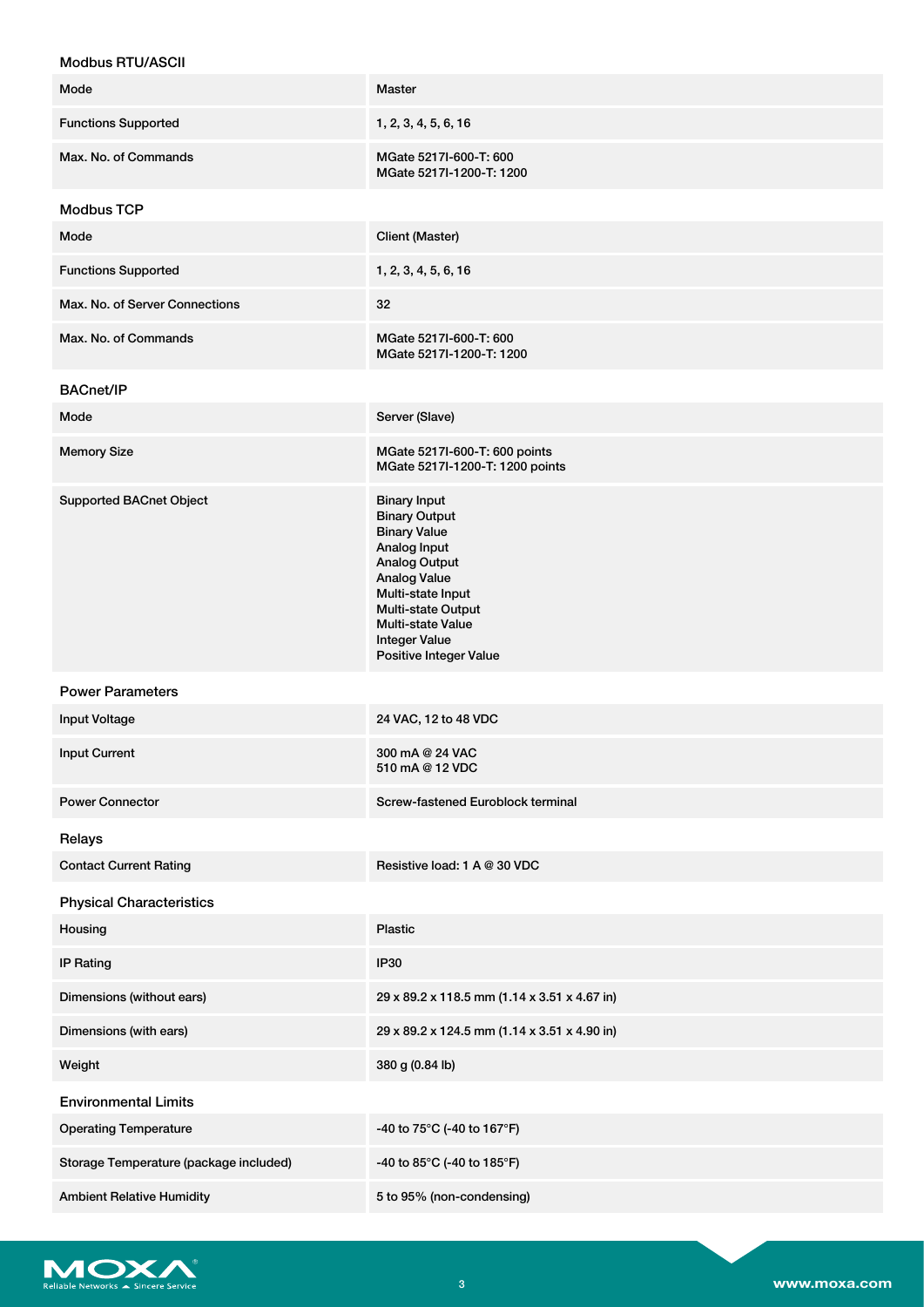| <b>EMC</b>                    | EN 55032/35                                                                                                                                                                                                                                    |
|-------------------------------|------------------------------------------------------------------------------------------------------------------------------------------------------------------------------------------------------------------------------------------------|
| EMI                           | CISPR 32, FCC Part 15B Class A                                                                                                                                                                                                                 |
| <b>EMS</b>                    | IEC 61000-4-2 ESD: Contact: 6 kV; Air: 8 kV<br>IEC 61000-4-3 RS: 80 MHz to 1 GHz: 10 V/m<br>IEC 61000-4-4 EFT: Power: 4 kV; Signal: 2 kV<br>IEC 61000-4-5 Surge: Power: 2 kV<br>IEC 61000-4-6 CS: 10 V<br>IEC 61000-4-8 PFMF<br>IEC 61000-4-11 |
| Safety                        | UL 62368-1, IEC 62368-1                                                                                                                                                                                                                        |
| Freefall                      | IEC 60068-2-32                                                                                                                                                                                                                                 |
| Shock                         | IEC 60068-2-27                                                                                                                                                                                                                                 |
| Vibration                     | IEC 60068-2-6, IEC 60068-2-64                                                                                                                                                                                                                  |
| <b>International Approval</b> | KC                                                                                                                                                                                                                                             |
| <b>MTBF</b>                   |                                                                                                                                                                                                                                                |
| Time                          | 1,277,500 hrs                                                                                                                                                                                                                                  |
| <b>Standards</b>              | Telcordia SR332                                                                                                                                                                                                                                |
| Warranty                      |                                                                                                                                                                                                                                                |
| <b>Warranty Period</b>        | 5 years                                                                                                                                                                                                                                        |
| <b>Details</b>                | See www.moxa.com/warranty                                                                                                                                                                                                                      |
| <b>Package Contents</b>       |                                                                                                                                                                                                                                                |
| <b>Device</b>                 | 1 x MGate 5217 Series gateway                                                                                                                                                                                                                  |
|                               |                                                                                                                                                                                                                                                |